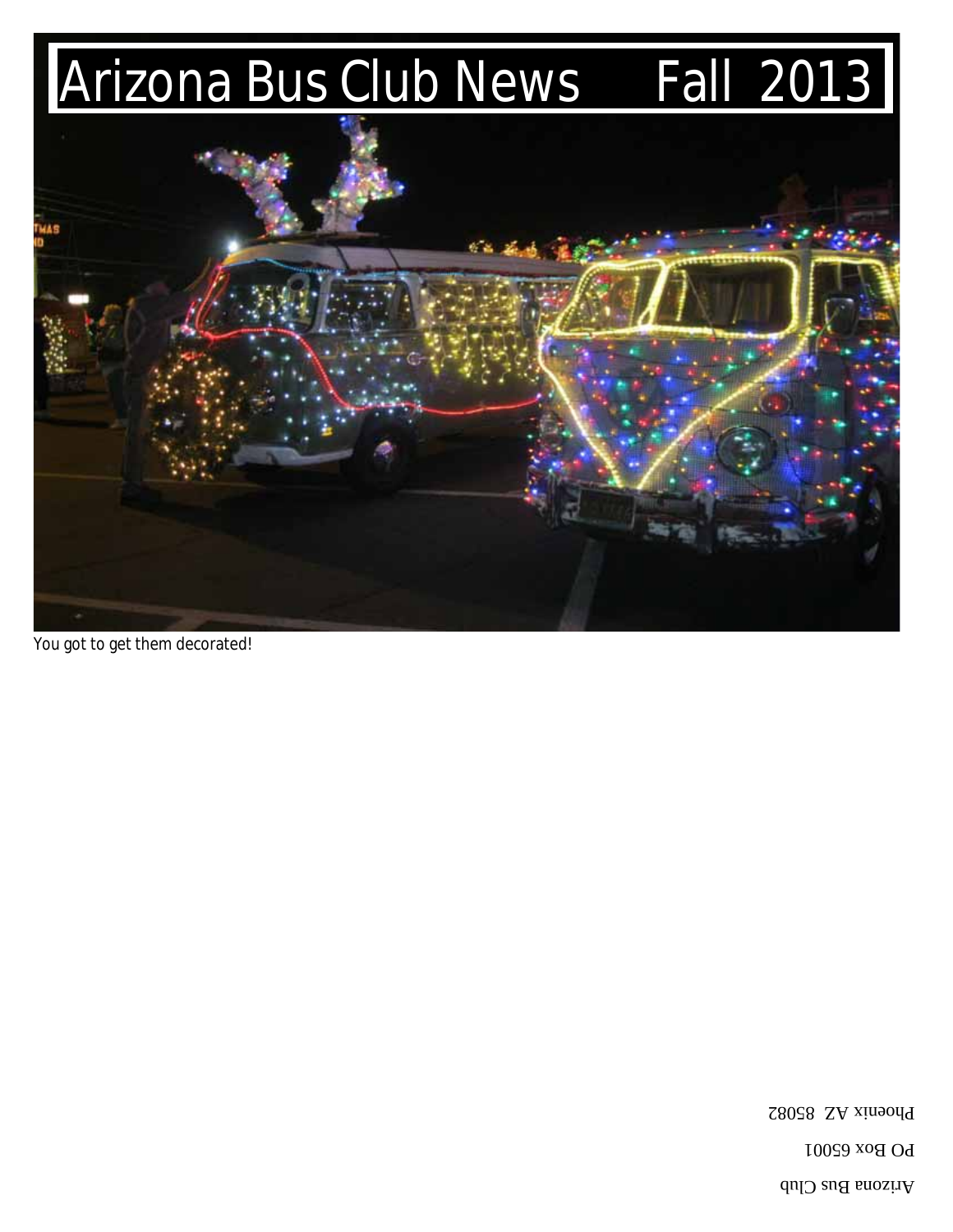

#### Behind the wheel

With the Bus Club's Jamboree in our proverbial rear view mirror, the Club has set its sights on making things better for next year. More fun, more activites, more involvement, that sort of thing. When you plan this year's activities remember to save time for your Bus Club friends. And remember that Bus Club is not your ONLY friend. Balance must be achieved. The important thing to do, whatever you do, is to have fun otherwise what's the point of doing it? From a bus club standpoint we've got several things going on. First, club elections are upon us like the landlord knocking at the door wanting to know if we've got rent. So, what idid we do? Well, the Copperstate cruise one weekend was a pleasant no stress break followed by the Red Barn Roundup in Tucson (to give those guys a break from traveling) coupled with Bug-o-rama. Next we've got Mad Chad's Halloween party, Volkstock near Fear Farm, Buses by the River in Yuma, APS Light Parade, the Bus Club Christmas party out at Usery park and BBB in January. Somewhere in all this madness is Halloween, Thanksgiving, Christmas, New years, 2014 raffle bus tear down, and then it all starts again. What I'm getting at is if you joined Bus Club because you thought it was going to be a laid back, sedate kinda club, you couldn't be further off base. But also remember that not all activites need to be attended. Turkey day at your Aunt's for example. Another thing that needs to be addressed is giving money to local AZ based charities. In the past we've given to the JVFDA (Jerome Fire Dept) which should happen again and some other ideas for giving were presented. One idea was Greyhound rescue, another was St. Vincent's where a turkey dinner cost only \$1.92, yet another was Christmas tree angels. A bit more work mind you, but

some members enjoy shopping and spending other people's money and what better way to kill 2 birds with one stone? These are JUST suggestions mind you so if you, dear reader, have other suggestions for giving I suggest you voice your suggestions so we have suggestions to choose from. Keep it light, keep it friendly, keep it fun. Go at your own pace. When you get to where you're going, they'll welcome you with open arms. And THAT is what this club is all about. Enjoy your monthly news!

## New Meeting Place Department

#### Aunt Chilada's Mexican Restaurant 7330 N Dreamy Draw Ave Phoenix, AZ 85020

New meeting place clubbers! For the mere price of a decent night out with your loved one, the Arizona Bus Club has the option of renting a room at this historic, haunted restaurant. Located just east of  $16<sup>th</sup>$  Street on Morten Ave. (between Northern & Glendale) this location is surely to become an instant hit with many local members. If you're concerned about the club having to foot the bill for the private room, the least thing you could do is….Show Up. Aunt Chilada's has a complete Mexican menu & bar to accommodate everyone's palate. For you herbivores out there, Aunt Chilada's is working on some 'no meat' entres guaranteed to excite & enthrall one's taste buds as much as an entre can without the help of salty, spicy, shredded beef. (My mouth is watering just thinking about their shredded beef.) At this time there is no ETA as to when the herbivore menu will be available but you can DRINK knowing that no animals were harmed in the manufacture of the libations. General Meeting are to start at 7pm, or when we get a break from Bar Trivia. I hope to see a lot of you there!

Your Arizona Bus Club Board includes: Peace Keeper – Will Davis – Not on Yahoo groups Cruise Director – Craig Stradling – On Yahoo groups Membership – Chris Lee & Girls – On Yahoo groups Court Scribe – Kristin or Joyce – On Yahoo groups Keeper of Coin – Nancy Axtell – On Yahoo groups Second in Command – Mike Baleda – On Yahoo Supreme Exalted Leader – Gary Lampinen – One Yahoo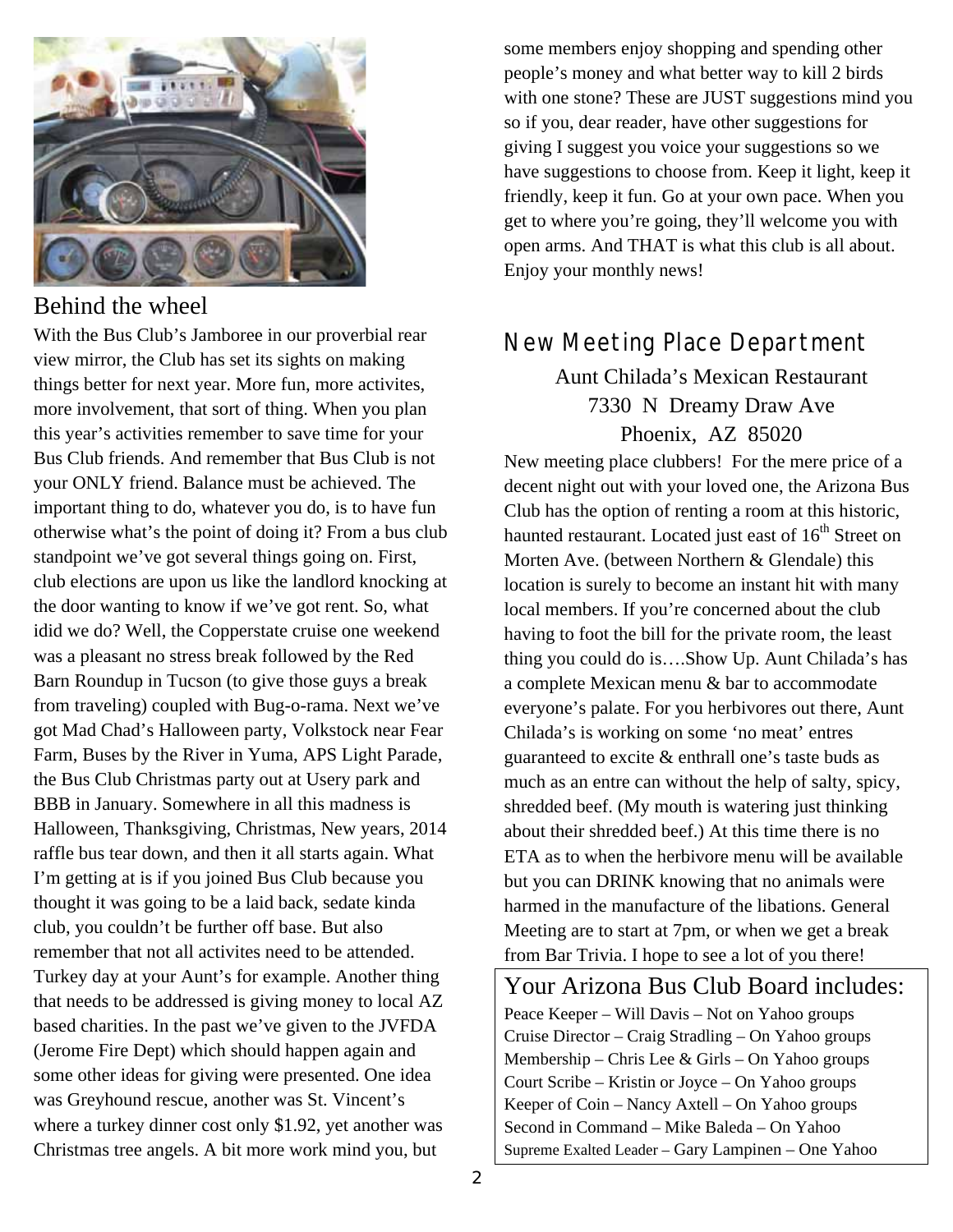## Take Note Y'all! Department

The Club's general meeting takes place on the third Wednesday of the month. November's meeting will be held at Aunt Chilada's on Morten Ave in Phoenix. We moved here because they serve FOOD (big surprise), and our Supreme Exalted Leader can hear himself think during the meeting. O.k., AND we get a room by ourselves, AND our own private servers, AND awesome chips & salsa, AND convenient parking near our room so we can check on our rides, AND whatever. General Meeting is to start at 7pm. Come thirsty/hungry, leave happy.

**MEMBERSHIP DUES** are STILL only \$20 per year. WHAT? I know, we might be upping that amount soon, so get your renewal dues in QUICK before someone changes their mind. Please send your dues & renewals in the form of Check, M.O. or EBT debit cards to:

#### **Arizona Bus Club c/o Membership PO Box 65001**

#### **Phoenix Arizona 85082**

Send dues in the form of bus parts & pieces or raffle bus donations c/o Chad Jacobsen. Send dues in the form of splitty interior patterns c/o Jeremiah Polynone. Send dues in the form of cash or gold bullion to Gary Lampinen. Upon receipt of payment, we will do our best to update your membership to ensure you receive this quality publication throughout the year to keep you up to date on Bus Club activities, VW events, yada, yada, yada.

**I CAN'T GET ENOUGH BUS CLUB!** I know, right? So, if seeing your ABC friends at meetings, work parties, campouts or at the local pub isn't enough, you can now communicate with each other via the ABC yahoo group! Sounds obvious for….obvious reasons but this group of yahoos has a yahoo group on, would you believe, yahoogroups? Send an e-mail to: Arizonabusclub-subscribe@yahoogroups.com and then join in on the fun! Hey, it beats doing nothing on a Friday night and can be edthu, eedool, edsdrool, edu, criminey! You'll learn a lot too.

**DISCLAIMER:** Hey gang, we can be the source of good information and really bad rumors so please PAY ATTENTION and understand that: The views and opinions expressed in the Arizona Bus Club newsletter are those of the individual contributors and are not necessarily those of

the board, general members or the editors unless otherwise stated. Usually it's the beer talking. No Arizona Bus Club board member, past or present, shall be held liable for any damages, death, injury, paper cuts or harm resulting from the use or misuse of any information contained in the newsletter or the newsletter itself.

## Oct 2013 General meeting notes Dept.

Appointed secretary Kristin reporting. Ahem…. **Punk band** – good band, lot's 'o people liked band. Some slight concerns about harsh language – too much F-bomb. Recommendation: Book for next year- tone down F-bomb. **Jerome 25 Idea:** Parade of raffle bus winners. Special parking area for raffle bus winner exhibit. To be decided. **Open mic** - Big success. Many liked. Need to encourage. Enjoyed 2 musicians dressed in Ozark mtn man attire. Solo guitarist – cool, loved, worked with us when making announcements.

**Possibilities 2014 Jamboree** – Thursday night caravan – need to discuss logistics/participation – item tabled. **APS Light parade** – Robbie/Mica to organize – **Hint: get your Info in quick! Like before November!** Drivers License, vehicle insurance, fire extinguisher on board! Note: participation in FREE to club members, entry fees paid by club. Judging of floats at 6pm Friday Dec 6th. Have it ready! This year's theme: Wild West Holiday Round up. Ideas Discussed: caravan of covered wagens; Or horses w/ wagen at end.

**BBB Alternative** - Mesa MLK parade. Parade to be held Monday morning. Drive over, get in line. Wave. Contact David Murphy

**Settling Jamboree Expenses:** Don R. to get \$1200 total for lot rental. Cheap at twice price.

**Nominations:** Dave & Mish nominated for Treasurer; David Murphy & Craig Stradling nominated for Events, Darla Amatasin for Membership Coor. Jeremiah for V.P. Kristin & Joyce appointed secretaries. Suggested position from Ray V: Club Historian. Also consider Position of Procurement Coordinator

Additional Suggestions: Have committees or task groups for Raffle bus, Raffle Prizes, Jamboree Organization, Special acknowledgements to Kirk S & Chad J for Jamboree involvement

**Minutes to be recorded in Newsletter** – Noted - Electronic or paper vote discussed again to reduce costs of printing & mailing. Sign in sheet at meeting w/ preference noted. **Suggestions for organizations to donate to** – item tabled.

Turn the page, this stuff gets better!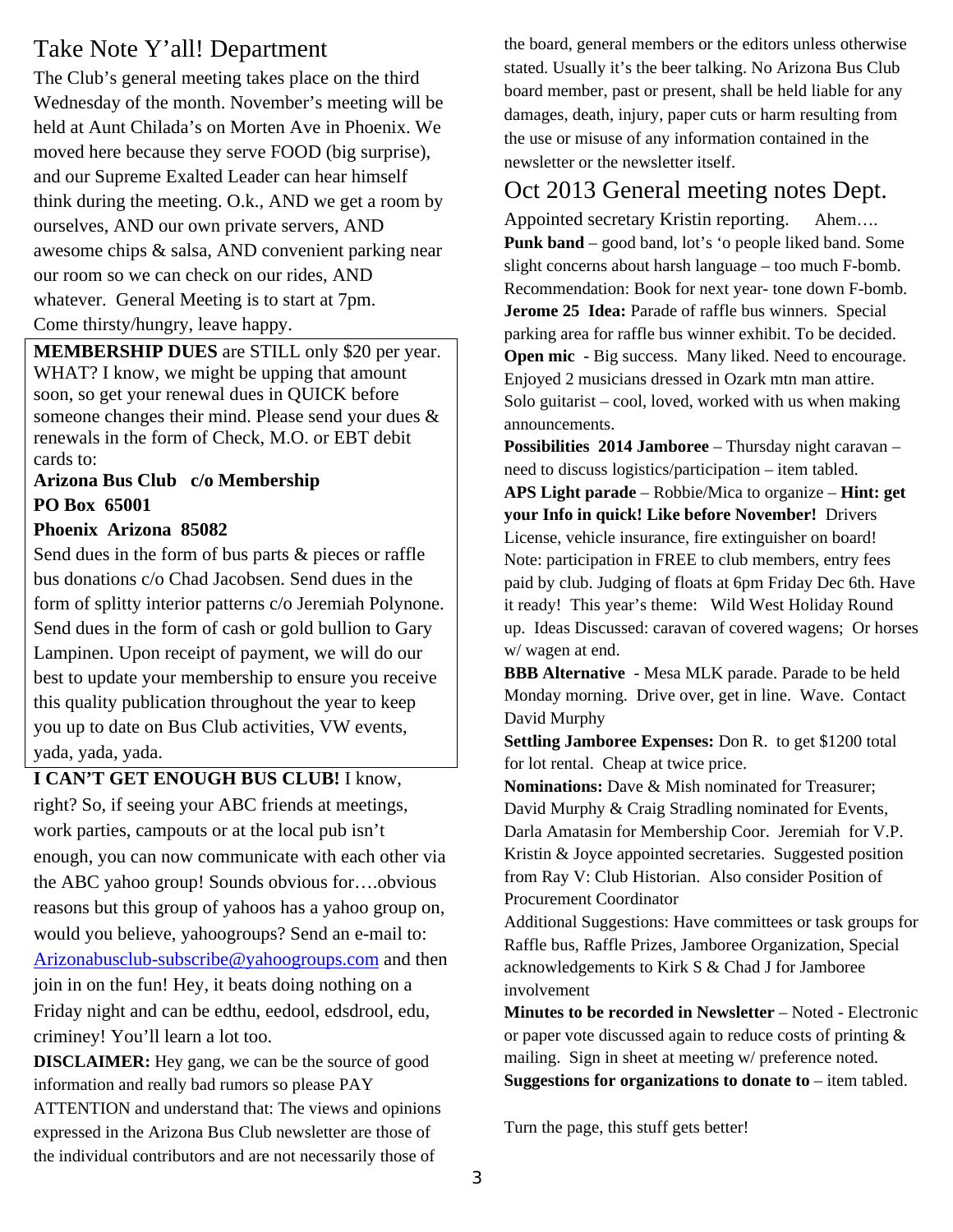

*Darla posing with her current infection.* 

#### Member Interview Department

And now….. a nice, relaxing Interview with Arizona Bus Club

Member 898 **Darla Amatasin** 

**Type of Bus:** 1978 Riviera w/ Type 4 engine **Number of years owned:** 5 years

**Other Volkswagens Owned:** 1967 panel, 1974 beetle, and a nice westfalia (can't remember the year) from the original owner with orange and green plaids. *Q: Why VW? How did you get the bug?* 

**Darla:** It was cool, I was young, needed a car and I could afford it.

*Q: Does your bus have a name?* 

**Darla:** I named my bus Rocinante. Rocinante is Don Quixote's horse. Like Don Quixote, it is awkward, past its' prime, and engaged in a task beyond its capacities. *Q: Darla, thank you for driving the raffle bus to the Jerome Jamboree this year. Can you tell me a bit about this experience? How did it all happen?*  **Darla:** I asked if I could drive it early on because I was supposed to drive last year's raffle bus but there were some problems so David Lehan drove it and I drove Sky King. This year I offered to drive the raffle bus. This was the most amazing experience especially the Mingus Mountain part. It was an awesome road hugging, mountain climbing experience and I didn't want it to end. While we were still on I- 17 David Lehan called me twice and ask me to slow down because the bus went so fast from Phoenix all the way. I didn't know David was 5 miles behind me in his bus. As soon as I turned the bus on it just wanted to go! *Q: Did you have any problems on the way to Jerome?*  **Darla:** When we got to Cordes Junction I made the wrong turn. The caravan went the correct way and

 pretty soon I was toward the middle of the caravan instead of at the beginning.

*Q: I heard there were some electrical problems the night before you lead the caravan. What happened? |*  **Darla:** Thursday night Jeremiah had to rig it so the brake lights would work. He also had to jump and/or push me to get it started. When I was driving home from Jeremiah's the raffle bus started dying on the freeway. I don't know why I thought to do this, but I turned the headlights off and it ran just fine. It wasn't scary but I was time stressing. Then once I got off the freeway I couldn't get it in gear. I hardly had any clutch at all. I finally managed to get it into second gear without the clutch and got it home. Once I got it in my driveway it died. I got the clutch cable adjusted properly, and then with advice from Jeremiah and Roy over the phone I got the battery hooked up correctly. Thank Dog Auto Zone was open at 11pm, so I bought a battery charger. My best friend came over to help me shop and pack. Then in the morning the raffle bus started up just fine. Lori and I took the bus for a spin around the block and we were as happy as could be. *Q: Did you work on the bus this year? What was your favorite part?* 

**Darla:** I did. I don't have a favorite part about it but I did enjoy being a part of that transformation. I feel very privileged to have worked with all the amazing people that rebuilt that bus, even if I was only sanding. *Q: I know you helped someone else out in Jerome with bus issues. What did you help them with?* 

**Darla:** On Sunday there was an announcement that a guy needed a clutch cable and since I had that problem twice I carry two clutch cables and clevis pins with me. So I went immediately to help that guy. I was so happy to help him.

*Q: Can you tell me what brought you to the club?*  **Darla:** Several years ago a friend found a t-shirt in a thrift store and it had the Arizona Bus Club logo on the chest and STAFF across the back. She bought it for me, since I had a bus. A year or so later I looked to see if the club was still around and found that it was an active club and that there was a CARAVAN headed to the Jerome Jamboree. I had to ride in that caravan, so a few weeks later I was headed to the meeting spot at Home Depot, having never met or spoken to anyone in the club. Unfortunately, in my excitement, I was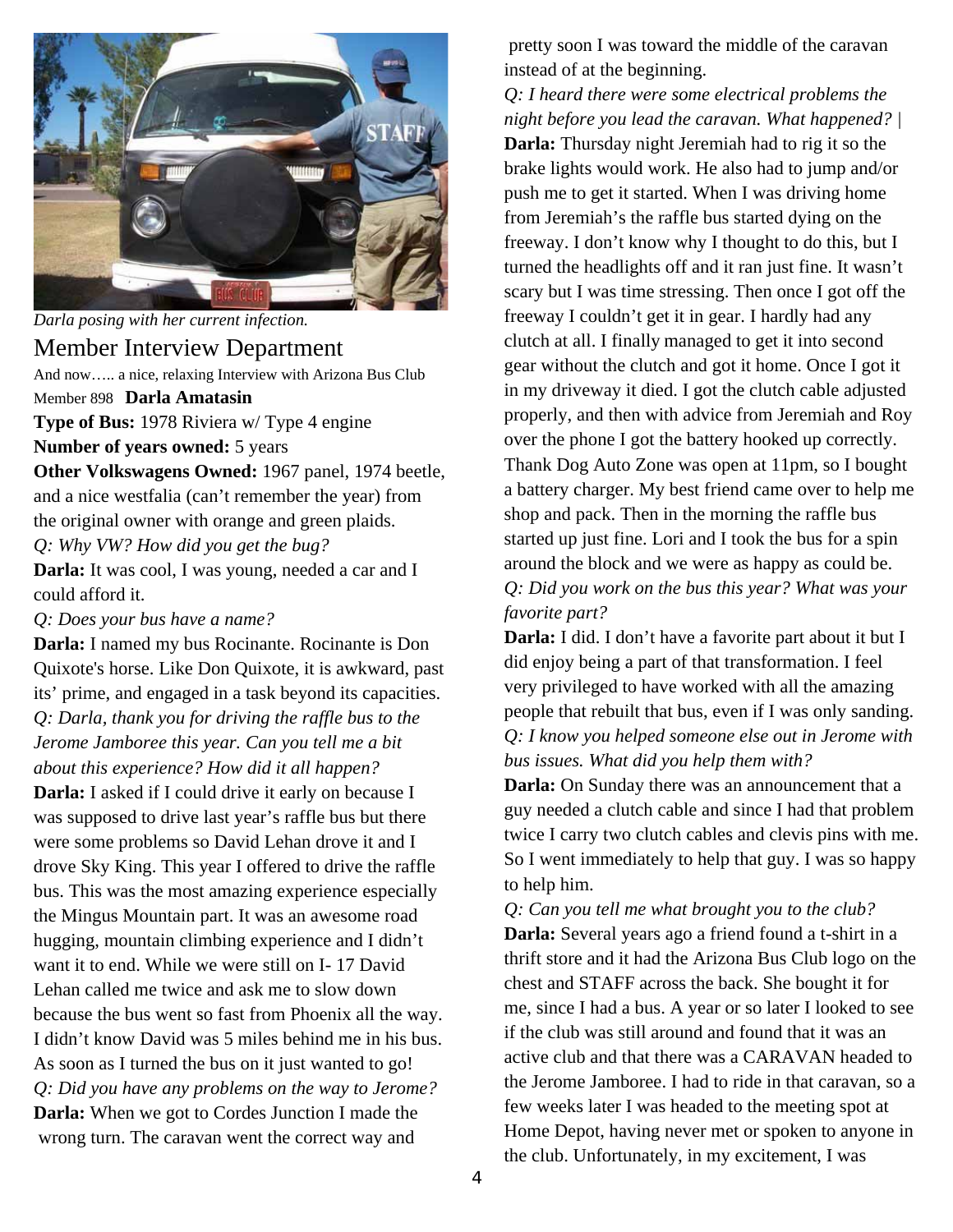looking for the Home Depot off the 51. By the time I realized that I was in the wrong area I had to rush down Thunderbird all the way across town to reach the caravan in time. As I waited for a streetlight to turn green at 7th Street, I stepped on my clutch pedal and it went to the floor and stayed on the floor. My heart sank because I knew that the caravan was out of the question at that point. When I got out of my bus to tell the guy behind me that he'd have to go around, I saw a bus. Who was in the bus? The secretary of the bus club (at the time), Gary Lampinen and his girlfriend Joyce. Gary told me how to start my bus in gear to get out of the intersection. He also told me, worst case, that he could push me thru. They followed me into the parking lot to be sure I made it safely off the road. They then, apologetically, left to meet the caravan. I went into the Moon Valley Café in the parking lot. While I asked the waitors in the restaurant if there was a shop nearby that I could walk to, Mr. Moon Valley himself (Moon Valley Nurseries/Restaurants etc..) was sitting at the breakfast counter and overhearing me got on the phone to call a guy to help me out by the name of Luke Wright of Wright Construction. Luke (not a mechanic) came and finagled a way to attach my clutch cable to the pedal. He told me a short cut to the 17, ordered me to have the cable replaced ASAP and sent me on my way. I made it to Gold King Mine around 4 hours after the initial meeting with Gary and Joyce at the intersection. I spotted Joyce right away and made her hang out with me all night. Unfortunately I could only stay for one night, but I joined the club at the Arizona Bus Club's 21st Jamboree. One of these days I'd like to get a group together to have breakfast at Moon Valley Café.

#### *Darla, thank you for a wonderful and informative interview.*

Mindy, you're very welcome. It was fun.

*Darla, Red Rider in hand, and Roy's deluxe posed together for the cover of the January 2013 Newsletter. Mindy Lively has been an Arizona Bus Club member since May 2012. Mindy decided that interviewing the members about their buses would be a fun way to get to know everyone. Mindy plans on living in her 1971 bay window camper in a few years when her younger son is off on his own. Send suggestions, ideas or requests for interviews to lively@zoomnet.net* 



Where'd you all go? Department If you were wondering about the Cruise that took place a couple weeks ago, lemme say it was a good time. From the folks surveyed who were on the cruise, it was voted "Very Good". Having the buses stripped of their camping gear & extra weight showed everyone just what these buses were capable of doing. And seeing the line of buses caravanning on the back roads warranted the many thumbs up and peace signs we were greeted with. Essentialy, the road less traveled took us East on 60 past Florence Jct. to the town of Superior where we had breakfast at the Buckboard City Café. We continued our journey South on Hwy 177 for approx 30 miles, stopping briefly to view the activity of the open pit mine, and then continued to the towns of Hayden and Winkleman where we played in the waters of the Gila River at the Winkleman RV park.



*Circling the wagens at the Ray open pit mine Hwy 177*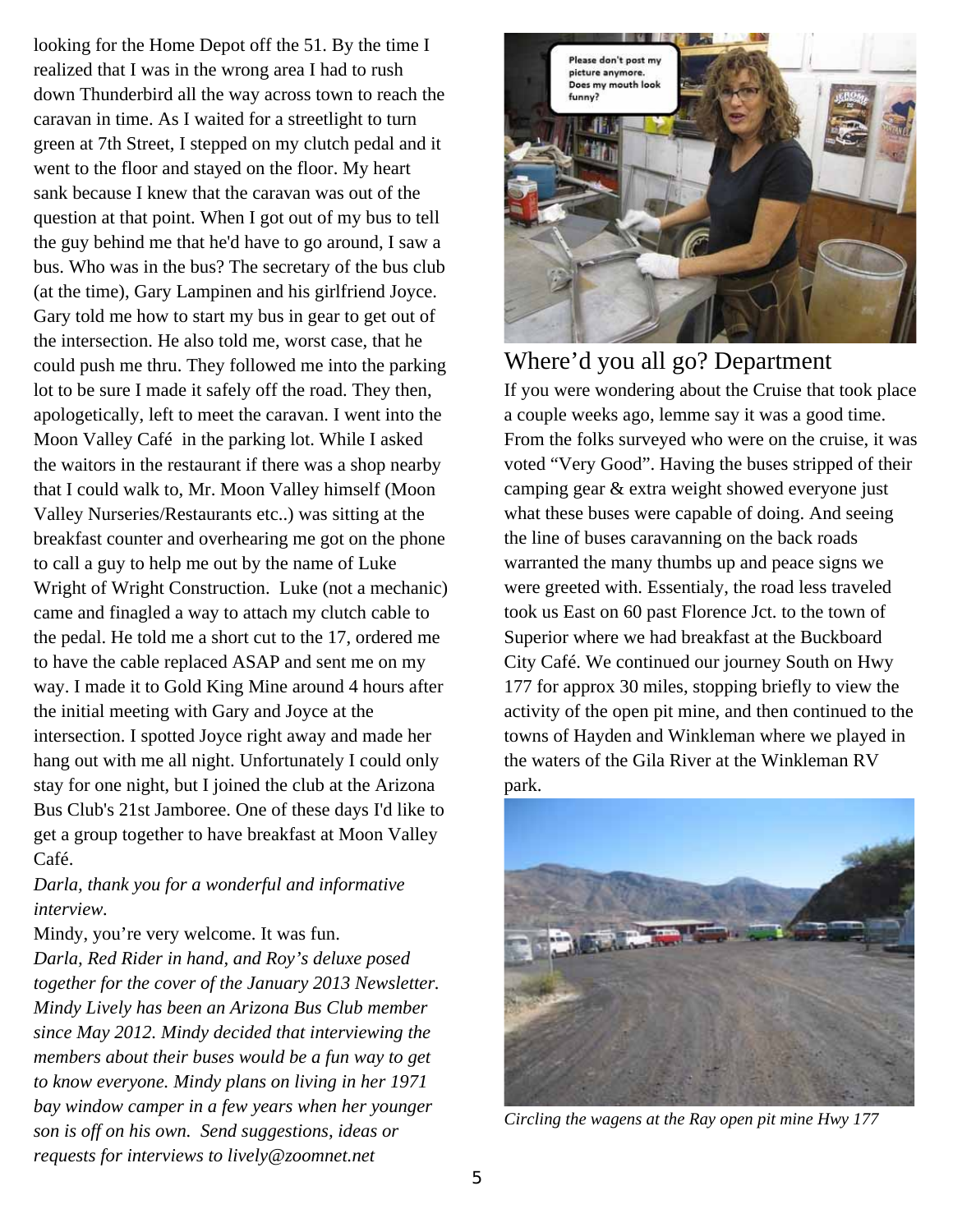

*A view we all enjoy seeing. Many more cruises await.* 

O.k., Ross and Gary played in the river on the rope swing, I stayed with the horse & the rest on shore and watched the horrors of rope swinging unfold. After getting some contact info for potential future campouts we headed North on Hwy 77 up thru Globe, Claypool & Miami and headed back to the town of Superior on Hwy 60 where we found ourselves on Main Street Superior and the Porter's Café.



*See Bessie in brilliant color at www.azbusclub.org*

#### New Members Department

Hey there, all of you who joined or renewed at the Jamboree this year, I've just the one thing to say….. You've been warned. Well, that and thank you for continuing to support this publication. Your membership goes directly to the printing, stickering, stamping & stapling of this Newsletter and NOTHING ELSE regardless of what you may have heard. Individual contributors are responsible for their own

libations when brainstorming articles or ideas for the club. We'll be giving a shout out to new members just as soon as we figure out who you are.

### Want ads Department

Hey gang, we're looking to bring back free ads for our members. If you're looking for something or looking to get rid of something, nothing is better than putting it out there for everyone to see. Ads should be submitted before the  $5<sup>th</sup>$  of the month for the following month's news and will run as long as we have space or until you tell us to stop. Figure about 4 months total. If you're running ads for someone else, hit them up for a beer or two and send the ad to us at our POBox on the back of a five dollar bill so we know you're serious. Jk

## Club Elections Department

So, here's the problem. We have more positions than we have people that want them. These positions require very little work to maintain. In fact most of the time the positions involve just showing up to the meetings and talking a bit. Where is the harm in that? Bus Club means different things to different owners and we can't say exactly what all positions entail, but we have a good idea. Don't be afraid to run for a position, they're all fun tasks requiring minimal effort and chances are you're already doing them! Help make the club more fun by being a part of the board. The gratitude others will share with you will outweigh any headache that may occur.



*Why can't we remember the Prescott Valley exit?*  Send your stories, technical bits & ads to: busclubeditor@gmail.com and share the fun!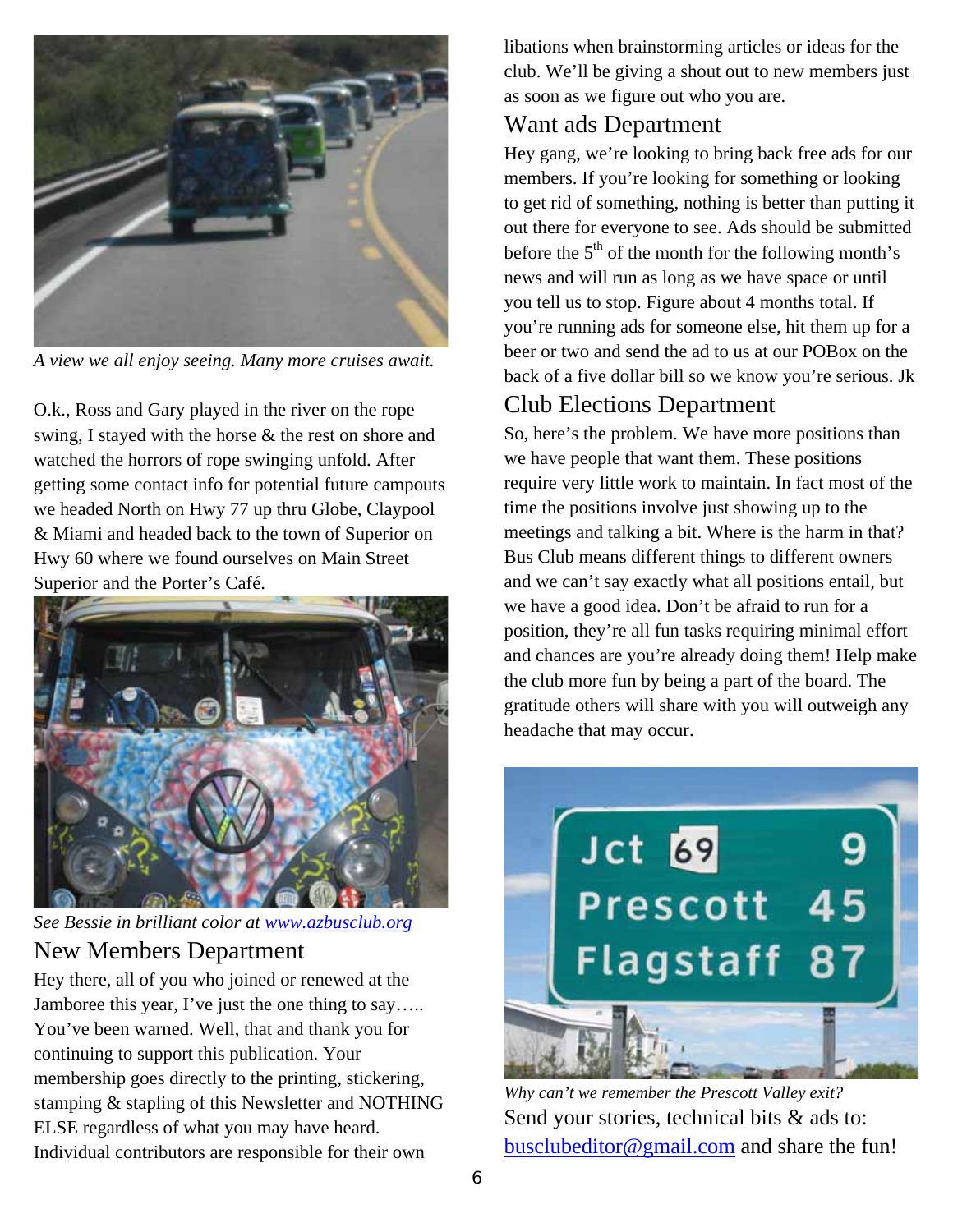

*Q: Why not raffle the bus Friday when everyone smells better?* 

## What's Next Department?

Events are right around the calendar corner!

**November 1st -3rd** - Volkstock

Lunde's Peoria VW is hosting a fall car show and campout. If you can, campout Friday and Saturday night. Relax Saturday night into the evening as the bands will play after the sun goes down. Located at Sheely Farm (location of the Halloween Fear Farm attraction) 99th Ave and McDowell Rd., West Phoenix, Costco is across the street and other food, movies and business are located within walking distance. If you need more information or would like to be part of this occasion, please contact Mark Miller at 623-875-4067 emailevents@peoriavw.com

**November**  $8^{th} - 10^{th}$  – Those amazing Yumans present VW's on the River #12 Yuma, Arizona All of the profits from the campout and show/ swapmeet will be donated to Amberly's Place The campout starts on Friday morning Nov  $8<sup>th</sup>$  and continues through Sunday Nov  $10^{th}$ . Gates for the Yuma County Fair Grounds open Friday at 12 Noon. Anybody with a VW powered vehicle is invited to the CAMPOUT & Show / Swapmeet.

**The Campout:** Winner, Winner Chicken Dinner on Friday evening, FREE BEER while the Keg lasts. Price: still only \$5 per person.

The place is at the Yuma County Fair Grounds, enter Tents are OK for those that do not have a Bus to camp in. Pets are invited too, PLEASE clean up after them. The price is \$15 per vehicle per night to camp. If you bring an additional towed vehicle the Fair Grounds

charges us another \$10 for any vehicle parked in the camping area overnight. Parking of non camping vehicles will be provided parking outside of the camping area at no charge. Hot Showers & nice clean restrooms are available in the camping area. **The Show / Swapmeet** this year is going to take place at the same old location by the Ocean to Ocean Bridge, in Old Town Yuma on Sat, Nov 9, from 9am to 3pm. The name of the park is **"GATEWAY PARK"** The Show price is the same as in past years: \$10 show entry includes the driver, \$2 for each additional person, kids under 10 free. Vendor spaces \$10 flat fee. \$2 for Walk-ins Engine Blow, Raffle, Food, Hot and Cold Drinks will be available. Please no glass containers or bottles in the show/swapmeet area. You must have a wrist band to take part in the raffle. This is an Event for the whole family, come and Enjoy !!!!! For more info contact: Sonny at sonny 1241@gmail.com or John at arizonaracer@gmail.com or James at vwbumer@gmail.com Hope to see you there!

**November 16th Saturday** – You should start decorating your bus for the APS light parade!

**December 6<sup>th</sup>** – APS Electric Light Parade. Show up ready to go. Judging of the floats to happen at 6pm. Insurance Card, Drivers License & Fire Extinguisher are necessary. Parade to start at dusk Sat, Dec  $7<sup>th</sup>$ .

December  $13^{th} - 15^{th}$  - Bus Club Christmas Party! We're on the East side this year folks! We're still deciding what sort of gift exchange to have but at least we've got the menu planned! PIG! Kid's activites, raffle, libations & snacks will be plentiful. Bring your special diet if you must and a side. Let us know if you'll be bringing a guest and how many kids will be joining you. We may even get a visit from the jolly old Elf himself this year!

**January 2014** – BBB – No date set as of yet on the Samba. Keep your calendars open!

#### One more thing…Department

Our Post Jamboree issue thanked many people for many things, but not everyone. If you think we missed someone, please, please let us know. Send an email to: busclubeditor@gmail.com & we'll note them in our next issue.